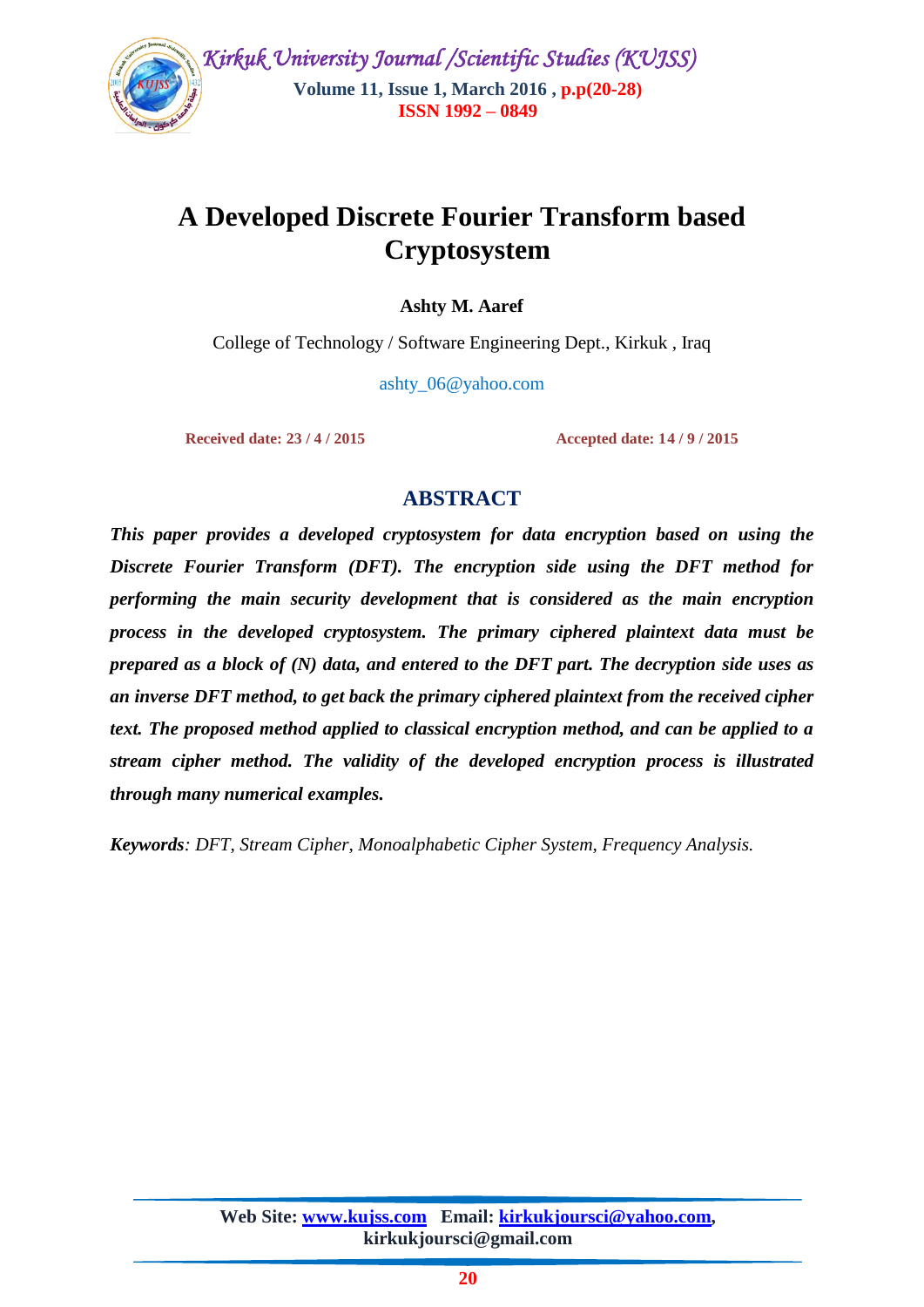

نظام تشفير مطور معتمد عل*ى* محول فوريه المتقطع

**ئاشتي مهدي عارف**

الكليةالتقنية كركىك / قسن هندسة البرهجيات / كركىك ، العراق

ashty\_06@yahoo.com

**تبسيخ استالو انبحث: 41 / 41 / 1141 تبسيخ قبٕل انبحث: 41 / 9 / 1142**

#### ا**لملخص**

يعرض البحث نظام تشفير مقترح لأمنية البيانات معتمدا على استخدام ( محور فوريه المتقطع DFT ). في جانب المشفر يكون استخدام طريقة ال DFT مع الطريقة الاساسية المستخدمة ( مع ذلك النظام المعنى) لإنجاز عملية التشفير للبيانات المدخلة، حيث يجب تهيئة البيانات (المراد تشفيرها ) على هيئة مقاطع مكونـة من N من القيم ، وتدخل هذه القيم ال*ي* المعالج DFT . وبالطرف المقابل ( حل الشفرة ) يتم استخدام المعكوس لهذا المعالج ، وهو الــ IDFT لاسترجاع البيانات الاصلية. تطبق الطريقة المقترحة ف*ي* هذا البحث على طرائق التشفير التقليدية، وكذلك يمكن تطبيقها مع نظام التشفير الانسيابي. وقد تم ايضاح قابلية تطبيق الطريقة المفترحة من خلال عدد من الامثلة<sub>.</sub>

**انكهًبث انذانت:** الــ DFT ، تشفير انسيابي، نظام تشفير وحيد الهجائية، تحليل التردد.

# **1. INTRODUCTION**

 The cipher system provides confidential information in such a way that it's meaning is unintelligible to unauthorized person. The historical development of cryptography can be divided into a number of stages. First stage is the handwritten systems such as a simple letter substitution that could be implemented using pencil and paper or simple mechanical machines. The second stage dates from the beginning of the twentieth century (the time the telegraph became truly established) the late 1950s. These systems normally used complex mechanical and electro-mechanical machines [1].

 Diffie and Helman in 1976 [2] proposed a system for distributing the secret key to be used in conventional cryptosystem over public (insecure) communication channel. The disguised information about the key is sent over an insecure channel in such a way that only the authorized partner can deduce the key [1]. The process of applying a key to transfer back from the cipher text to the plain text is known as deciphering. The block diagram of cryptosystem is shown in Fig.  $(1)$ .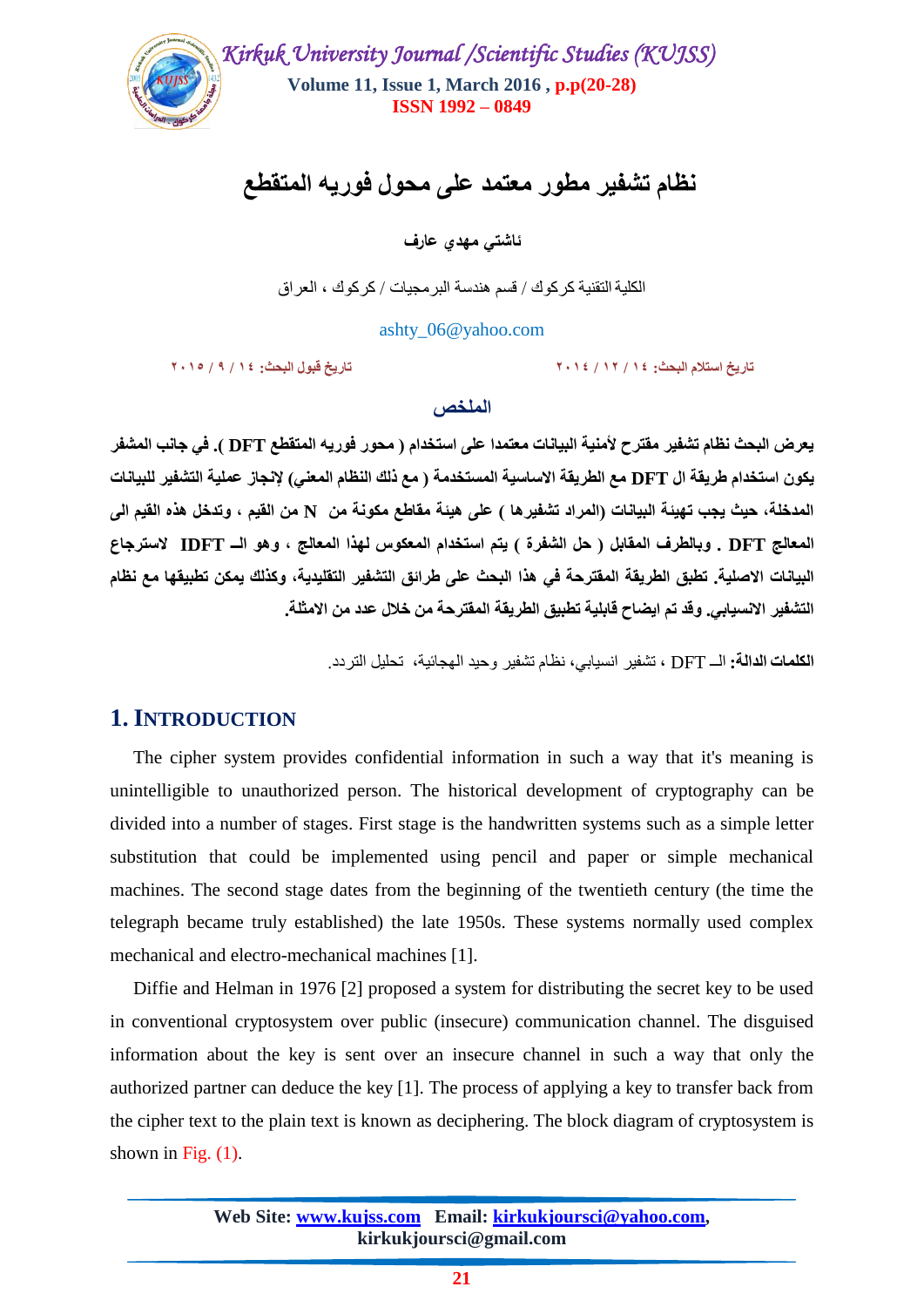

**Fig. (1):** The Block Diagram of crypto system

The set of all messages is called the "Message Space" and is denoted by  $\{M\}$ . The set  $\{C\}$ of all cryptograms is called "Cryptogram Space" and the set of all keys is denoted by  ${K}$ . In any practical situation M, C and K will be finite sets [3]. One crucial requirement of cipher system is that knowledge of the cryptogram, key and algorithm must enable the recipient to determine the message uniquely. Thus if  $c = t(m)$ , then (m) must be uniquely determined by c and t. In other words, (t) must be reversible and (m) must be the image of c under  $t^{-1}$ . In [6], it was given a generalization of the DFT. If (s) be a periodic sequence whose elements lie in a finite field. It presented an algorithm which calculates the minimal polynomial of (s), assuming that a period of (s) is known [4].

 The main objective of this paper is: " A proposing method for developed data enciphering and deciphering using the DFT with some well-known cipher systems and evaluating the new developed cryptosystem".

 Section two introduces the DFT and its main properties. Section three provides the use of DFT in Cryptography, i.e., discussion of the proposed procedure for using of the DFT based developed cipher systems. Section four provides evaluation of the developed system through a given mathematical example. Section five provides the conclusions and future works.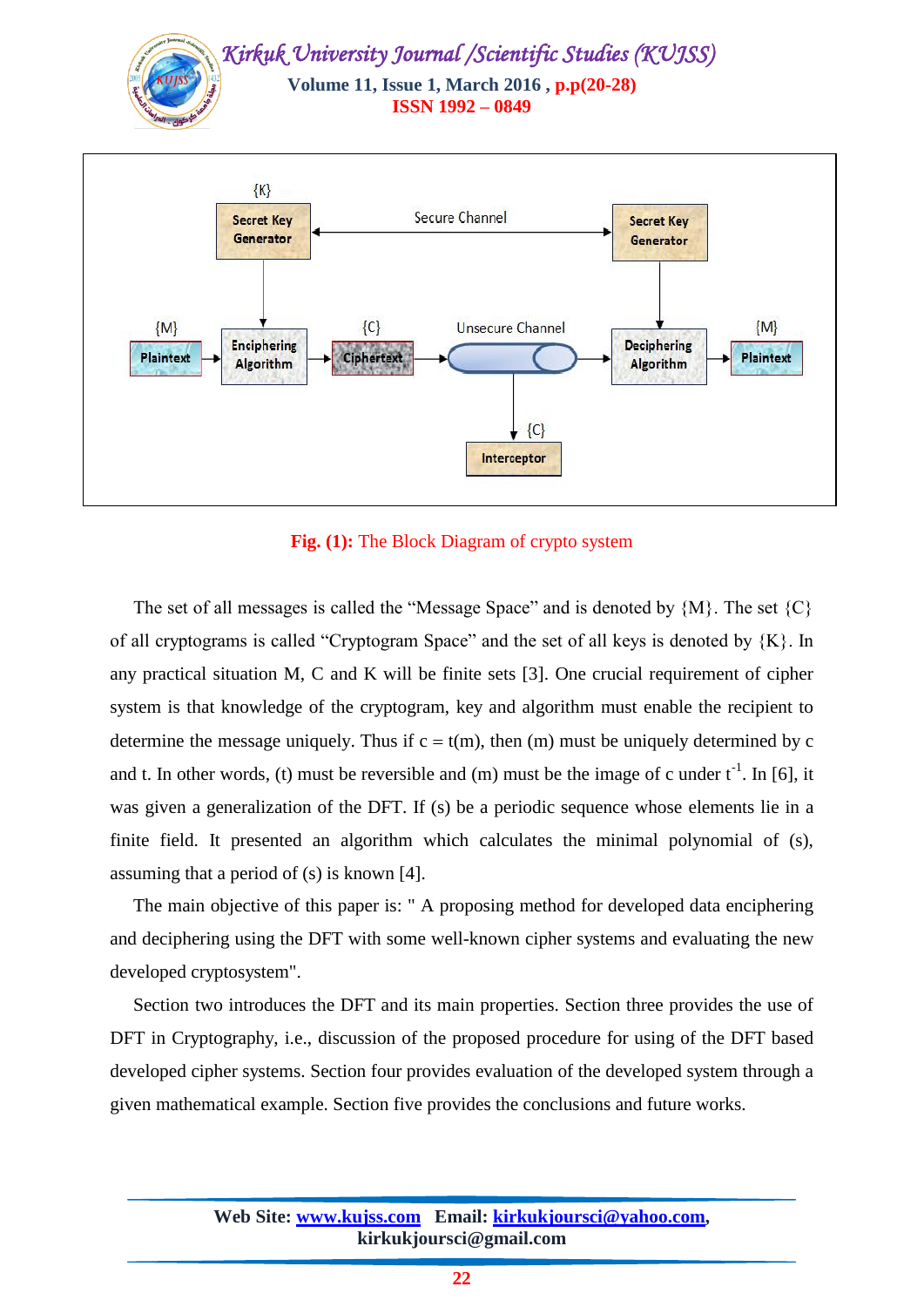

## **2. FOURIER TRANSFORM- MATHEMATICAL BACKGROUND**

Consider a complex series  $x(k)$  with N samples of the form  $x_0, x_1, x_2, \ldots, x_{N-1}$ where x is a complex number:  $x_i = x_{real} + j x_{imag}$ 

The Fourier Transform (FT) of this series will be denoted  $X(k)$ . It will have N samples. The Forward Transform is defined as:

$$
X(n) = \frac{1}{N} \sum_{k=0}^{N-1} x(k) e^{-j k \pi n/N} \qquad \text{for } n = 0..N-1 \quad --- (1)
$$

While the Inverse Fourier Transform (IFT) will be defined as:

$$
X(n) = \sum_{k=0}^{N-1} x(k) e^{j k 2\pi n/N} \quad \text{for } n = 0..N-1 \qquad \qquad --- (2)
$$

In general, the transform into the frequency domain will be a complex valued function, that is, with magnitude and phase.

$$
\begin{aligned}\n\text{Magnitude} &= \|X(n)\| = (x_{\text{real}} \times x_{\text{real}} + x_{\text{imag}} \times x_{\text{imag}})^{0.5} \\
\text{Phase} &= \tan^{-1} \left( \frac{x_{\text{imag}}}{x_{\text{real}}} \right) \\
&\quad \left.\right.\n\end{aligned}
$$

#### **Notes:**

**1.** The first sample X(0) of the transformed series is the DC component.

**2.** The DFT of a real series, i.e.: imaginary part of  $x(k) = 0$ , results in a symmetric series about the Nyquist frequency.

**3.** The negative frequency samples are also the inverse of the positive frequency samples.

## **3. A Proposed Developed Cryptosystem based on DFT**

 The paper provides a developed method for enciphering using the DFT with some monoalphabetic ciphers system. The proposed system is illustrated in Fig. (2).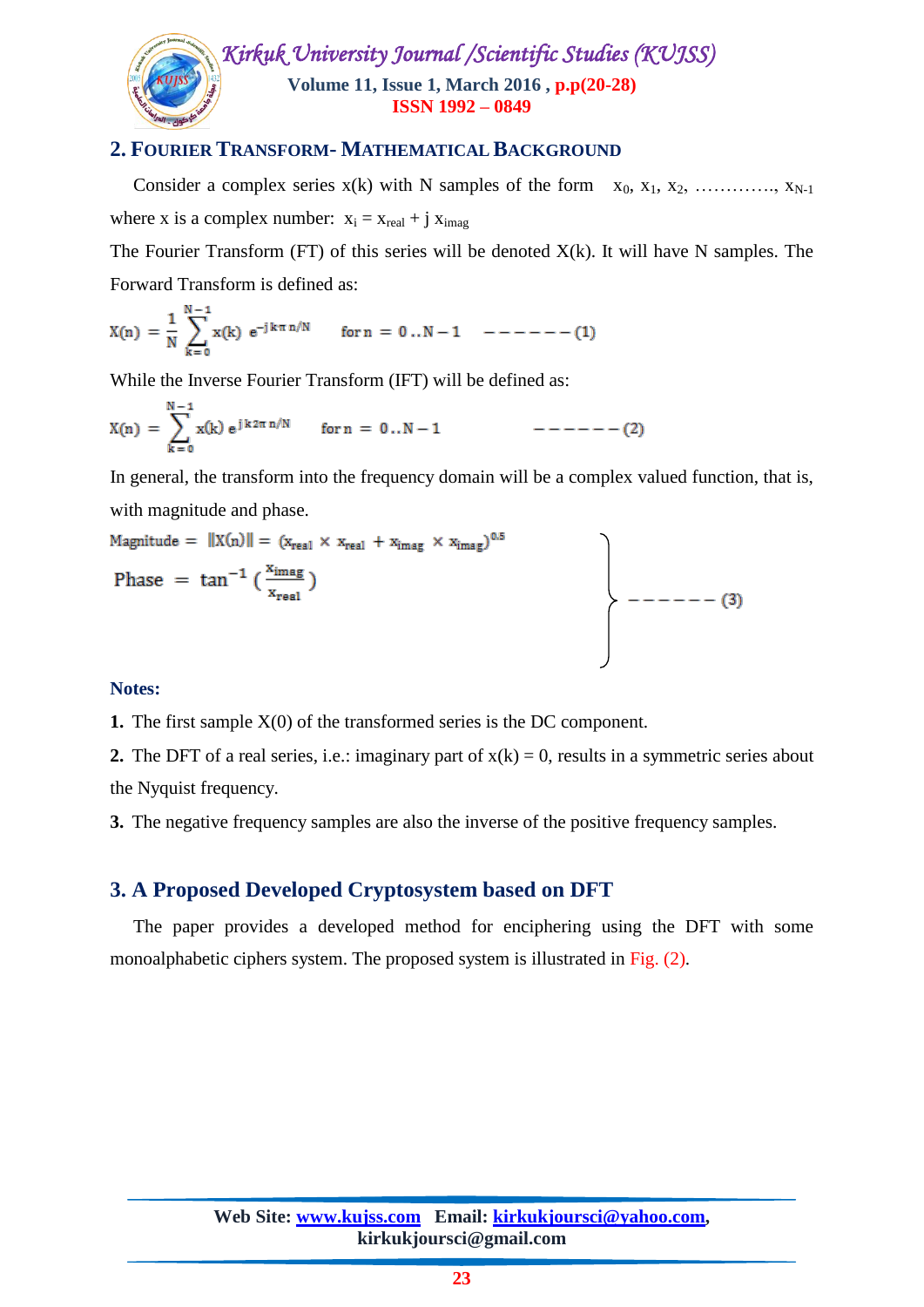

**Fig. (2):** The basic system by using the DFT with some ciphers system

 The DFT with additive ciphers or multiplicative ciphers [5] is developed for producing new cipher system that consists of same substitution cipher system in connection with DFT. This means that the ciphered output of the classical substitution cryptosystem is passed to another mapping or transformation that is achieved by the DFT.

## **Example (1):**

Encipher and decipher the message "Notation", using the proposed DFT based cipher system.

#### **Solution:**

- Using the additive cipher system with key  $k = 3$ , we get the cipher text

[q r w d w l r q], or in numbers: [17,18,23,4,23,12,18,17]

- Using the DFT algorithm with  $N = 8$ , and the data [17, 18, 23, 4, 23, 12, 18, 17], the output

of the DFT will be :

 $C(0) = 132, C(1) = 7.435033 - 5.024916E - 02$  j,  $C(2) = -0.999925 - 9.000002$  j  $C(3) = 19.43501 + 9.94976$  j,  $C(4) = 30 + 1.941512E-05$  j,  $C(5) = -19.43506 - 9.949713$  j,  $C(6) = -19.43506 - 9.949713$ 1.000034 + 9.000002 j,  $C(7) = 7.434974 + 5.026633E - 02$  j.

This data is transmitted in the channel (i.e. for each coefficient, two values will be transmitted):

(132, 0, 7.435033, -5.024916E-02, -0.999925, -9.000002, -19.43501, 9.94976, 30, 1.941512E-05, -19.43506, -9.949713, -1.000034, 9.000002, 7.434974, 5.026633E-02).

- The receiver use the IDFT algorithm with  $N = 8$ , this will result in: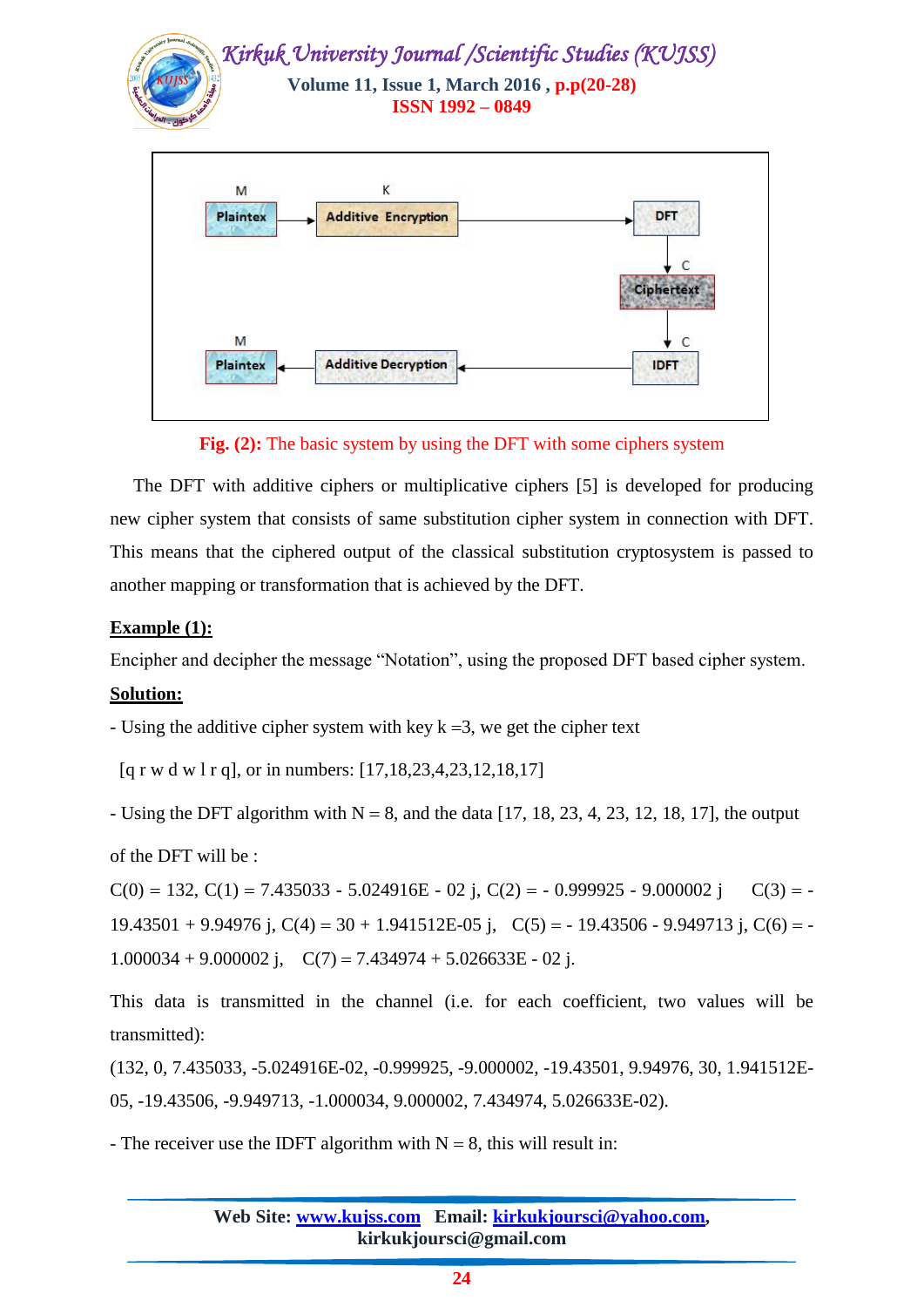

 $X(0) = 16.99998 + 1.049833E-05$  j,  $X(1) = 18 - 1.72175E-05$  j,  $X(2) = 23 + 5.130169E-06$  j,  $X(3) = 4.00001 - 5.879232E - 07$  j,  $X(4) = 23.00001 - 7.351455E - 06$  j,  $X(5) = 12 + 6.95597E$ 06 j,

 $X(6) = 18 - 9.065786E - 07$  j,  $X(7) = 16.99999 + 5.000801E - 06$  j.

- The receiver approximates the resulted data to integer values, and then the resulted numbers will be:

(17, 18, 23, 4, 23, 12, 18, 17)

- By using the inverse of additive cipher system with key  $(K= 3)$  the receiver gets the data

(14, 15, 20, 1, 20, 9, 15, 14), or the massage "Notation".

## **4. Evaluation of the Proposed Developed DFT based Cipher Systems**

 An example of evaluation the security of the proposed cipher system will be considered to illustrate the evaluation task.

#### **4.1. The Proposed Monoalphebetic - DFT Cipher**

 Actually it is well known that this system has a limited security due to many factors, such as:

- The limited number of alphabet size which results in a limited number of the used keys.

- The statistical behavior of the used language in preparing the input data of the cryptosystem.

These factors cause the possibility of ease breaking of ciphered output. Hence any proposition to enhance the security must overcome these factors. The following example illustrates this concept.

## **Example (2):**

Use the Monoalphabetic to encipher the plaintext given below: "since its not to easy to hand write or type write bold face letters we should write a vector either with an arrow over it".

## **Solution:**

- Using additive cipher system with key  $= 3$ ,

i.e., cipher text = (Plaintext + key) (mod 26), or  $c_i = m_i + k$  (mod 26), then the resulting cipher text will be: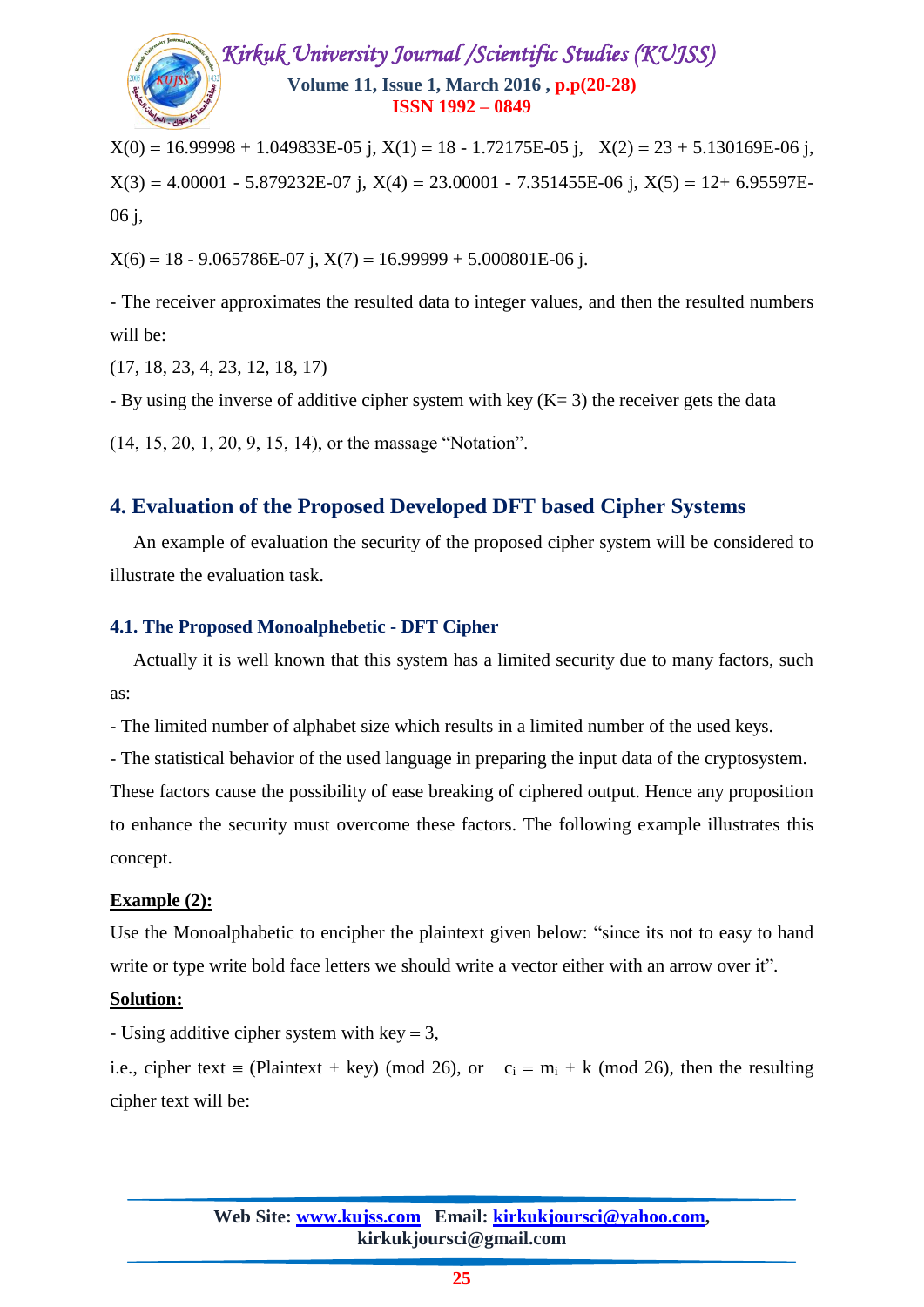# *Kirkuk University Journal /Scientific Studies (KUJSS)*  **Volume 11, Issue 1, March 2016 , p.p(20-28) ISSN 1992 – 0849**

{vlqfhlwv, qrwhdvbw, rkdqgzul, whruwbsh, zulwhero, gidfhohw, whuvbrxv, krxogzul, whdyfwr, uhlwkhuz, lwkdqduu, rzruhulw}.

Each letter by the number of its position in the alphabet and instead of representing it by 26, we represent z by 0. Thus we have:

| Letter: $a \quad b \quad c \quad d \quad e \quad f \quad g \quad h \quad i \quad j \quad k \quad 1 \quad m$ |  |  |  |  |  |  |  |
|-------------------------------------------------------------------------------------------------------------|--|--|--|--|--|--|--|
| Number: 1 2 3 4 5 6 7 8 9 10 11 12 13                                                                       |  |  |  |  |  |  |  |
| Letter: n o p q r s t u v w x y z                                                                           |  |  |  |  |  |  |  |
| Number: 14 15 16 17 18 19 20 21 22 23 24 25 0                                                               |  |  |  |  |  |  |  |

- We divide the ciphertext to blocks of letters, each block contains eight letters. Then convert each letter into its corresponding decimal value as shown below:

{the block (no.1): 22, 12, 17, 6, 8, 12, 23, 22; the block (no.2): 17, 18, 23, 8, 4, 22, 2, 23; the block (no.3): 18, 11, 4, 17, 7, 0, 21, 12; the block (no.4): 23, 8, 18, 21, 23, 2, 19, 8; the block (no.5): 0, 21, 12, 23, 8, 5, 18, 15; the block (no.6): 7, 9, 4, 6, 8, 15, 8, 23; the block (no.7): 23, 8, 21, 22, 2, 18, 24, 22; the block (no.8): 11, 18, 24, 15, 7, 0, 21, 12; the block (no.9): 23, 8, 4, 25, 8, 6, 23, 18; the block (no.10): 21, 8, 12, 23, 11, 8, 21, 0; the block (no.11): 12, 23, 11, 4, 17, 4, 21, 21; the block (no.12): 18, 0, 18, 25, 8, 21, 12, 23}.

- Applying the DFT algorithm to each block separately to calculate the corresponding coefficients as follows: For block (no.1):

 $C_1(0) = 122, C_1(1) = 25.31371 + 17.3137$  j,  $C_1(2) = -10 + 4$  j,  $C_1(3) = 2.686308 + 5.313724$  j,  $C_1(4) = 18$ ,  $C_1(5) = 2.686261 - 5.31368$  j,  $C_1(6) = -10 - 4$  j,  $C_1(7) = 25.31363 - 17.31372$  j, note that the subscript 1 in the above C's represents the number of blocks, and so for the other blocks.

- Draw a histogram for the cipher letters before using the DFT and the coefficients resulting for the DFT, these graphs are shown in Fig.  $(3)$  and  $(4)$ .

According to the coefficient histogram Fig. (4), it is difficult to recognize the statistics of the natural language, while in the ciphertext histogram Fig. (3), it is clear that it will be easy for cryptanalyst to find a way to break the ciphertext through the existence of the statistical behavior of the English language.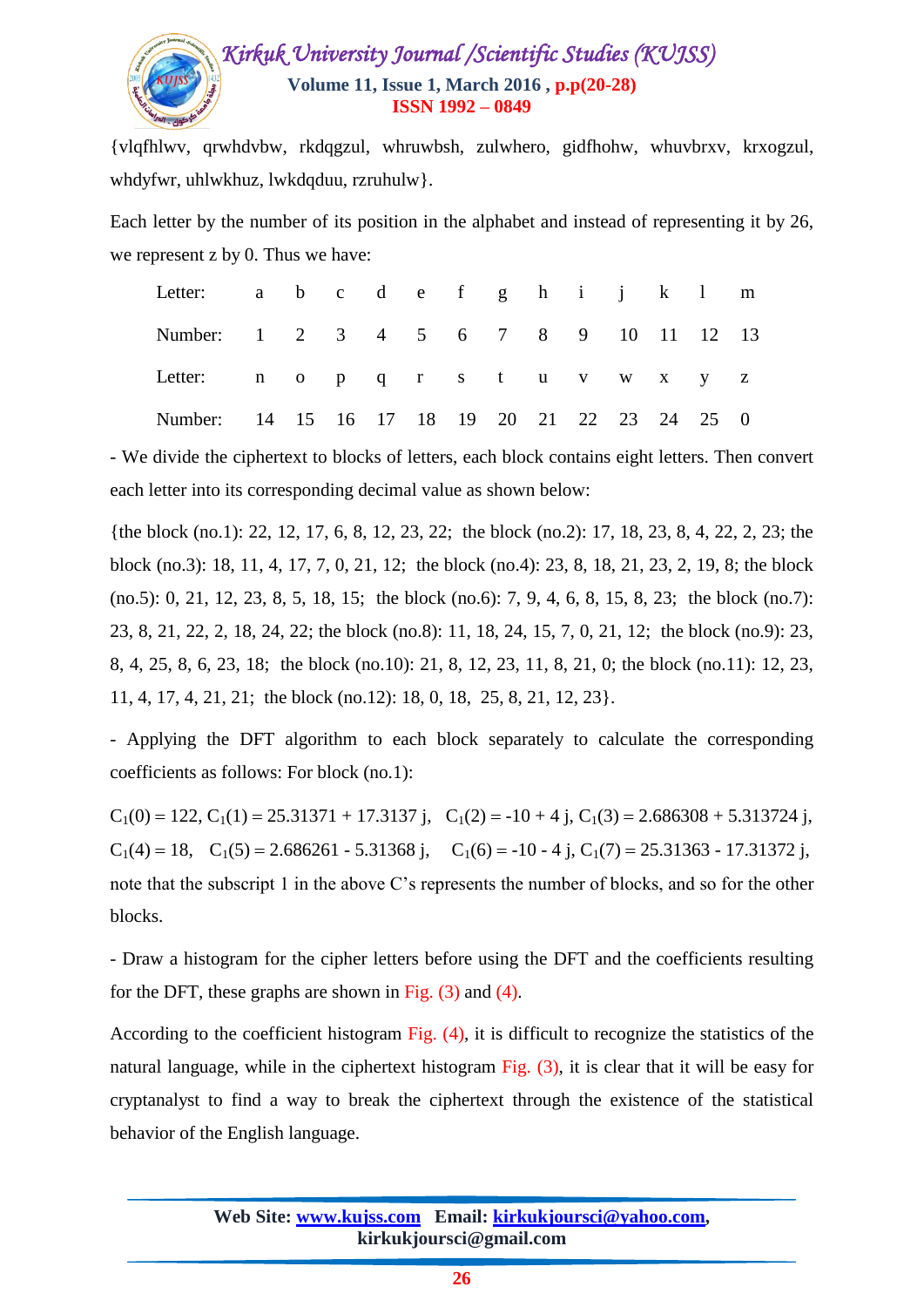

 **Fig. (3):** The histogram of the coefficients of the cryptogram resulted before DFT



 **Fig. (4):** The histogram of the coefficients of the cryptogram resulted after DFT

## **5. Conclusion and Future Work**

 The use of the DFT (in the developed cryptosystem) causes a failure of the frequency analysis of the statistical cryptanalysis, and the failure of the trying of all possible used enciphering keys. Hence the use of the DFT with the conventional cipher systems (monolaphabetic and polyalphabetic) will enhance the security of the resulted encryption messages. This will results in more complexity to the attack approaches (methods) used to cryptanalysis of these developed cryptosystems. For the future work, it will be suitable to try